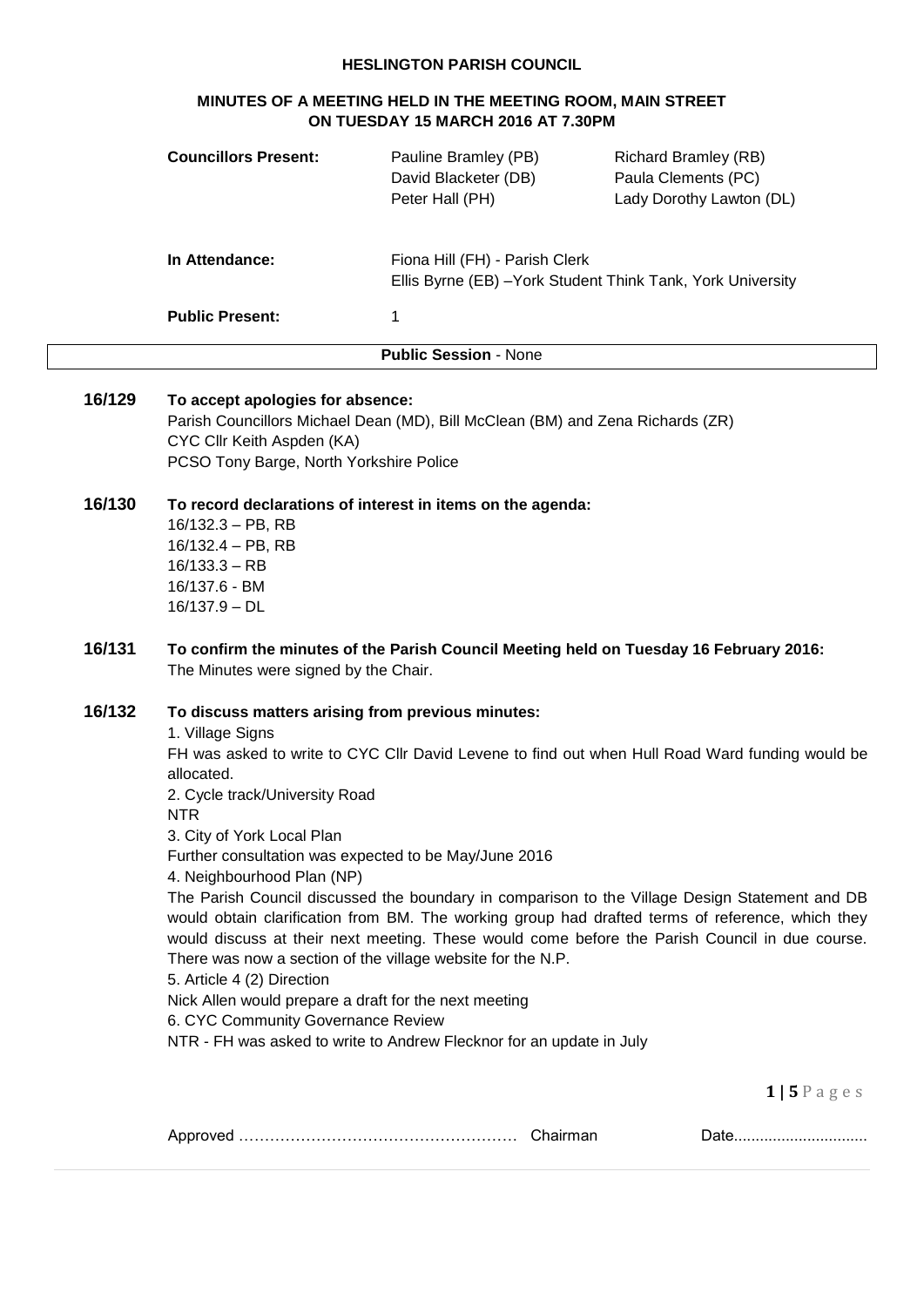### **16/133 To Discuss, if necessary, long-standing matters:**

### 1. Appearance of village

PB reported that the CYC Enforcement dept were dealing with the Charles XII Public House and had stopped works that had started, prior to consent and had some posts removed. The missing hedge along Tally Alley would be replaced.

DB reported that the second bench was currently under renovation.

Cllrs would discuss dandelion treatment at the next meeting.

PB was in communication with CYC and NatWest about the "shed" outside the bank.

2. Rights of way

NTR

3. SSSI - Dog Orders

PB reported that Natural England would have the signs ready for installation next week.

4. Highway Matters

4.1 The Lodge Residential Home – Parking/Obstruction

The Parish Council discussed this at length and could not see a clear resolution. It was agreed that PB and DB would visit the residential home to discuss further.

4.2 The Outgang – Waiting Restrictions

This was discussed at length and it was agreed to respond further as follows: "The proliferation of yellow lines are the Parish Councils concern. The Parish Council could identify some alternatives, such as high kerbs, however, the Parish Council is not clear enough on the negative impact these make. The Parish Council would like to ask the City of York experts about these highways issues and would be happy to attend a site meeting to discuss further".

5. Major Events - Yorkshire Marathon/Tour de Yorkshire

NTR

6. University of York

The Yor Active trail would be re-configured to keep within University land.

7. HMOs NTR

8. Elvington

NTR

9. Communication - Website/Newsletter/Broadband/Notice board

The Parish Council thanked BM for producing the recent newsletter.

## **16/134 To receive any matters raised by members of public:**

EB spoke to the Parish Council about YSTT's survey on perceptions and attitudes towards the student population in York. Future analysis of students' impact upon the city is expected to suggest how the relationship between students and the local community could be improved. PC would complete the YSTT survey at the April Meeting

### **16/135 To report and make relevant recommendations on new planning applications:**

Letter A:We support the application Letter B:We have no objections Letter C:We do not object but wish to make comments or seek safeguards as set out overleaf Letter D:We object on the planning grounds set out overleaf None

# **16/136 To report planning decisions by City of York Council:**

None

**2 | 5** P a g e s

|--|--|--|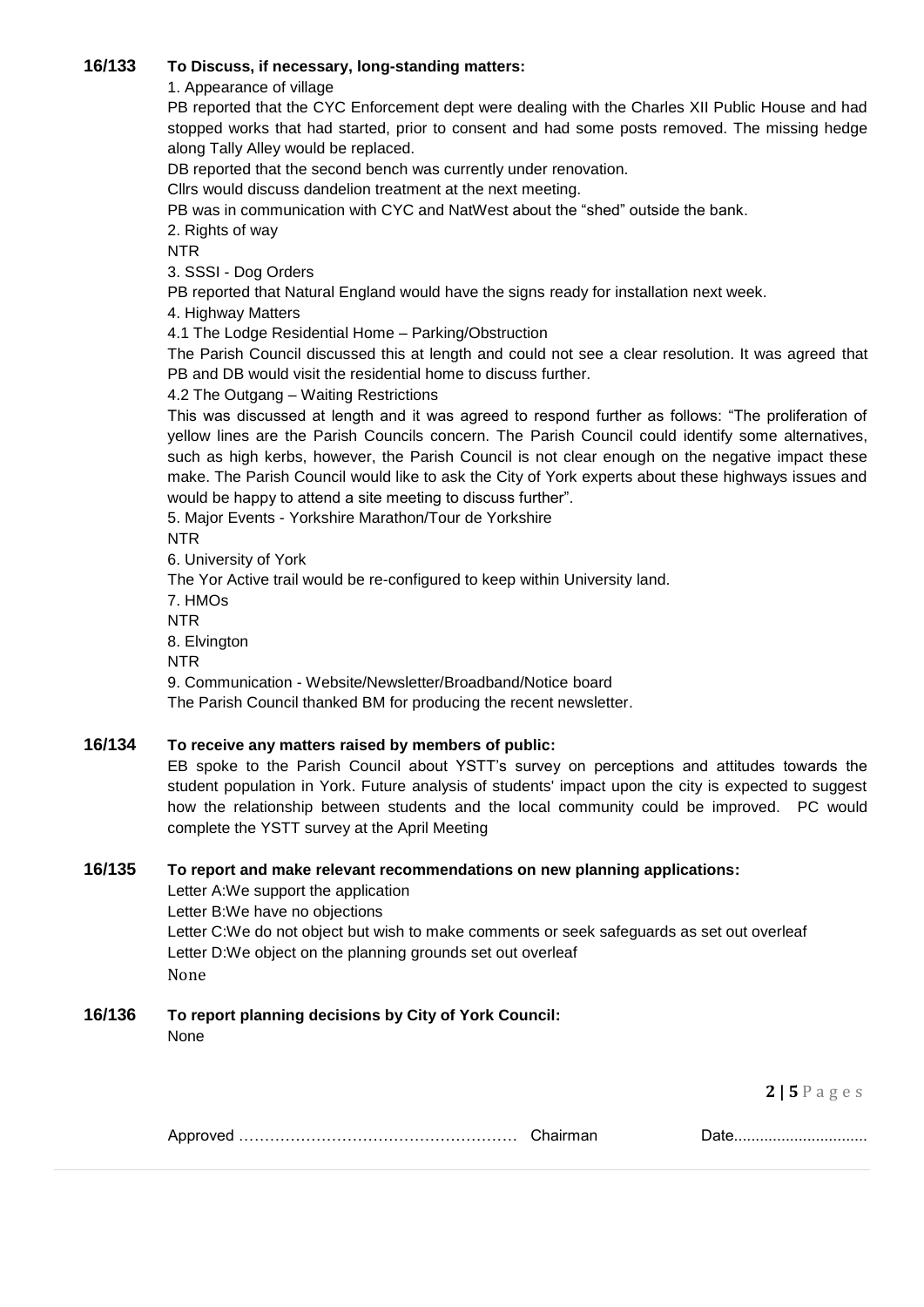### **16/137 To receive reports from representatives of following outside bodies:**

1. Ward Councillors - Written report from Cllr Aspden

*Ward Committee and Ward Team*

*The Fulford and Heslington Ward Committee is meeting next on the 31 of March at 7pm in St Oswald's Church in Fulford. I have asked that we have updates from the local Police, a discussion item on Flooding and Emergency Planning, and some information on the work done by City of York Council s Community Safety Hub.*

*Parish Councillors also very welcome to attend the ward team at 5pm also on the 31st at St Oswald's, looking at remaining funding.*

*Local Plan*

*This is slowly moving towards a consultation period in May/June. The new executive is continuing to work to lower the number of proposed houses on the greenbelt. Heslington Neighbourhood Plan*

*This has been submitted to the Council. It is due to be considered by the Executive Member for Planning and Transport in his Decision Session on 14 April. You will be able to see more information on this here:<http://democracy.york.gov.uk/mgIssueHistoryHome.aspx?IssueId=45045&OptionNum=0> Ward audit*

*As I think you already know I have another ward audit scheduled next week to pick up any street-level issues. I am already looking at road repairs and resurfacing on*

- *\* Long Lane*
- *\* Common Lane*
- *\* Langwith Stray*
- *\* The Outgang etc.*

2. North Yorkshire Police

Written Report from PCSO Tony Barge covering period 10th February – 9th March 2016

*Anti Social Behaviour*

*None reported*

*Suspicious Behaviour*

*11th February: Fake £20 note used at the Deramore Arms.*

*Crimes*

*23rd February: Reported theft of a mobile phone after it had been left on the backseat of a taxi. 22nd February: Two reports of Violence at an address on the Crescent, falling out between family members.*

*University Crimes*

*5 x Crime "Thefts"*

*2 x Crime "Violence"*

*2 x Crime "Other*"

3. Heslington East Community Forum

NTR

4. Good Neighbours Forum

The draft minutes of the meeting dated 01Feb16 had been emailed around Cllrs

PB will respond as some details are incorrect

5. Ouse and Derwent Drainage Board

NTR

6. Sports Field

NTR

**3 | 5** P a g e s

|  |  | $P$ ulv |
|--|--|---------|
|--|--|---------|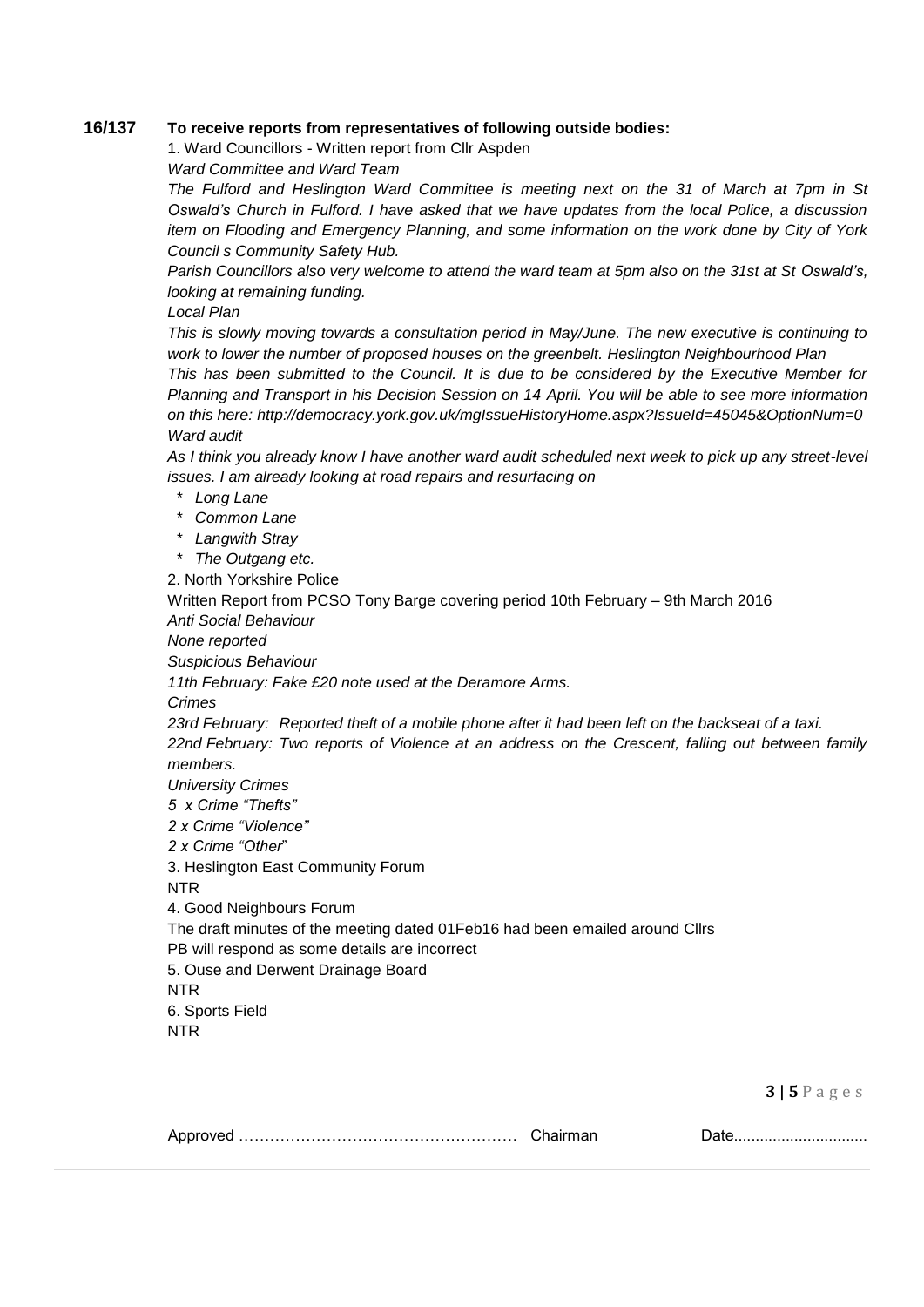7. York Environment Forum NTR 8. Alms Houses NTR

9. The Meeting Room

DL reported that the AGM will take place on 10 May16, a grant had been given for the finger post and a replacement front door had been ordered.

10. Fulford & Heslington Ward Team Meeting

DB reported that a Ward Grant had been given for the lengthsman's barrow; he would place the order.

### **16/138 To receive any new correspondence received by the council:**

1. H.M. Queen Elizabeth II Commemorative Medals

PB would forward details to the local primary school

- 2. Petition asking for parish councils to be able to appeal planning decision
	- It was unanimously agreed that FH could respond on behalf of the Parish Council Proposed: DL, Seconded DB
- 3. FH had circulated by email the latest YLCA White Rose Update
- **16/139 To receive matters raised by members:**

None

### **16/140 To discuss matters raised by Parish Clerk/Responsible Financial Officer:**

1. Bookkeeping records for year ending 31 Mar 16 to date

The financial report was circulated around Cllrs

2. Internal Control Check(s)

The Parish Council conducted the monthly checks and found everything to be in order.

3. Matters raised with/by Yorkshire Local Councils Association (YLCA)

FH reported that the Parish Council had received £630 from the Transparency Code Grant Scheme.

4. Work Place Pensions

NTR

5. Parish Clerk Expenses

FH had emailed Cllrs with current system used and suggested improvements. Cllrs agreed to continue with existing system, but asked PB to discuss with FH and implement any improvements required.

6. To approve the following invoices for payment

| 6.1 | Parish Clerk | Salary      | £265.61  | 001631 |
|-----|--------------|-------------|----------|--------|
| 6.2 | Lengthsman   | Salary      | £257.01  | 001632 |
| 6.3 | HMRC.        | <b>PAYE</b> | £1030.80 | 001633 |
| 6.4 | YLCA         | <b>Subs</b> | £514.00  | 001634 |

| $4$   5 P a |  | ges |  |  |
|-------------|--|-----|--|--|
|-------------|--|-----|--|--|